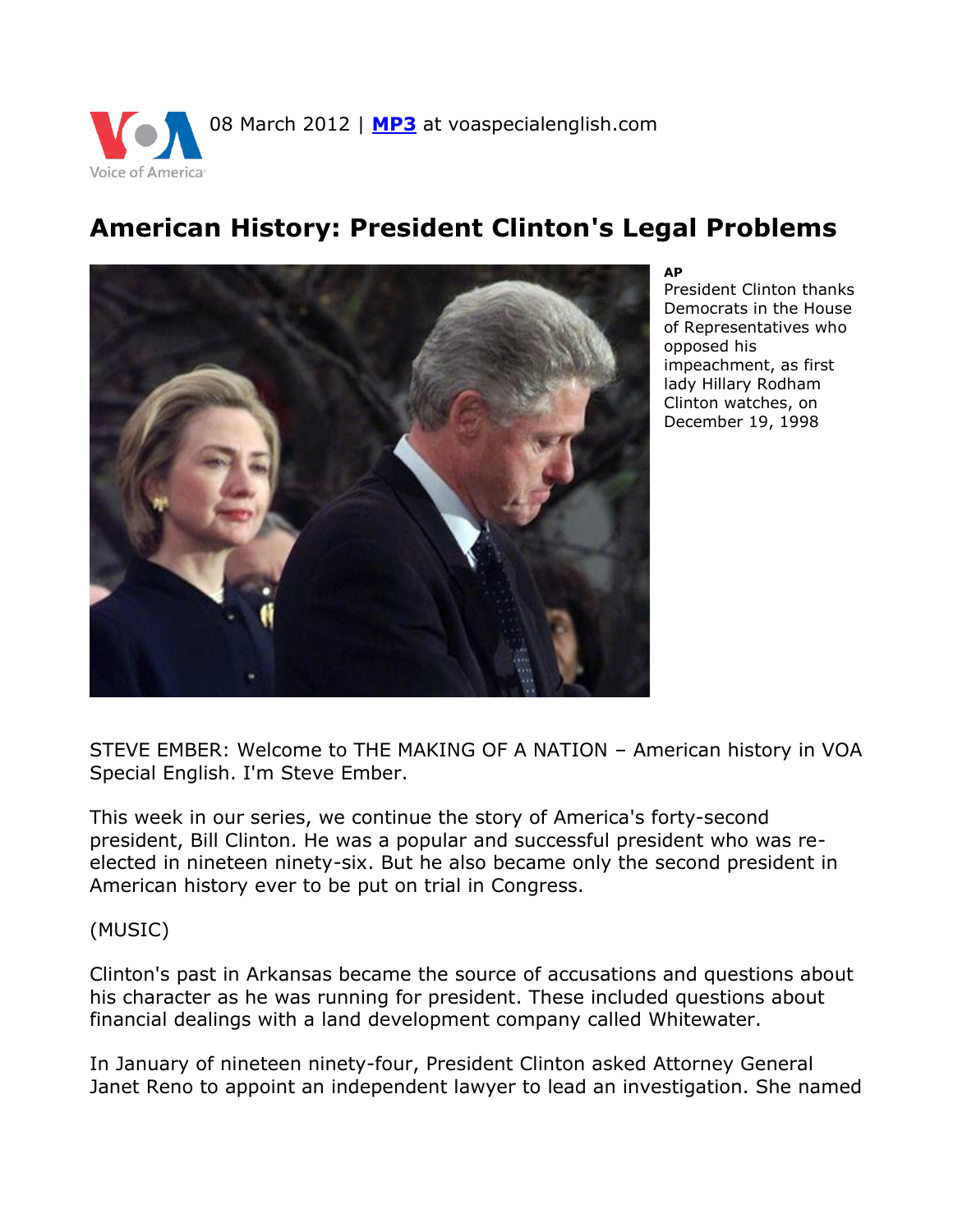a Republican, but some critics said her choice was too friendly to the Clinton administration. He was replaced by another Republican, Kenneth Starr.

In nineteen ninety-five the Senate Judiciary Committee began its own investigation of the president. The committee later reported that it had not found evidence of any crimes. However, because the committee was led by Democrats, there was continuing suspicion of the president among Republicans.

The main cause of that suspicion dated back to a purchase of land in Arkansas years earlier. Bill and Hillary Clinton had bought the land in nineteen seventy eight -- the year he was first elected governor of that state. The Clintons formed the Whitewater Development Company with Susan and James McDougal. The goal was to sell vacation homes along a river. However, the company did poorly.

James McDougal also owned Madison Guaranty Savings and Loan, for which Hillary Clinton did legal work. Madison failed during the nineteen eighties. The McDougals were found guilty of wrongdoing in connection with that failure.

A former local judge in Little Rock, the state capital, also became part of the story. In nineteen ninety-four David Hale pleaded guilty to charges of cheating the federal government. That case was in connection with a lending company he owned and was not connected to Whitewater. But Hale accused Bill Clinton of having pressured him while governor to loan money to Susan McDougal and other politically influential people. Clinton denied the accusations.

During the president's first term, investigators sought billing records for Hillary Clinton's past legal work for James McDougal. They wanted to know, in connection with the Whitewater investigation, how much time she had spent on that work. The first lady said she could not find the records. Then, in January of nineteen ninety-six, the billing records appeared without explanation in the White House.

That mystery only added to the suspicions of some Americans. Others thought Kenneth Starr was just wasting taxpayer money on his investigation of the Clintons. They felt it was just for political reasons.

The Whitewater investigation became increasingly complex and difficult to follow. In the end, President Clinton was never charged with any wrongdoing in connection with his financial dealings. But his legal problems did not stop there.

### (MUSIC)

In nineteen ninety-four, a former Arkansas state employee named Paula Jones sued President Clinton. She brought a civil action accusing him of sexual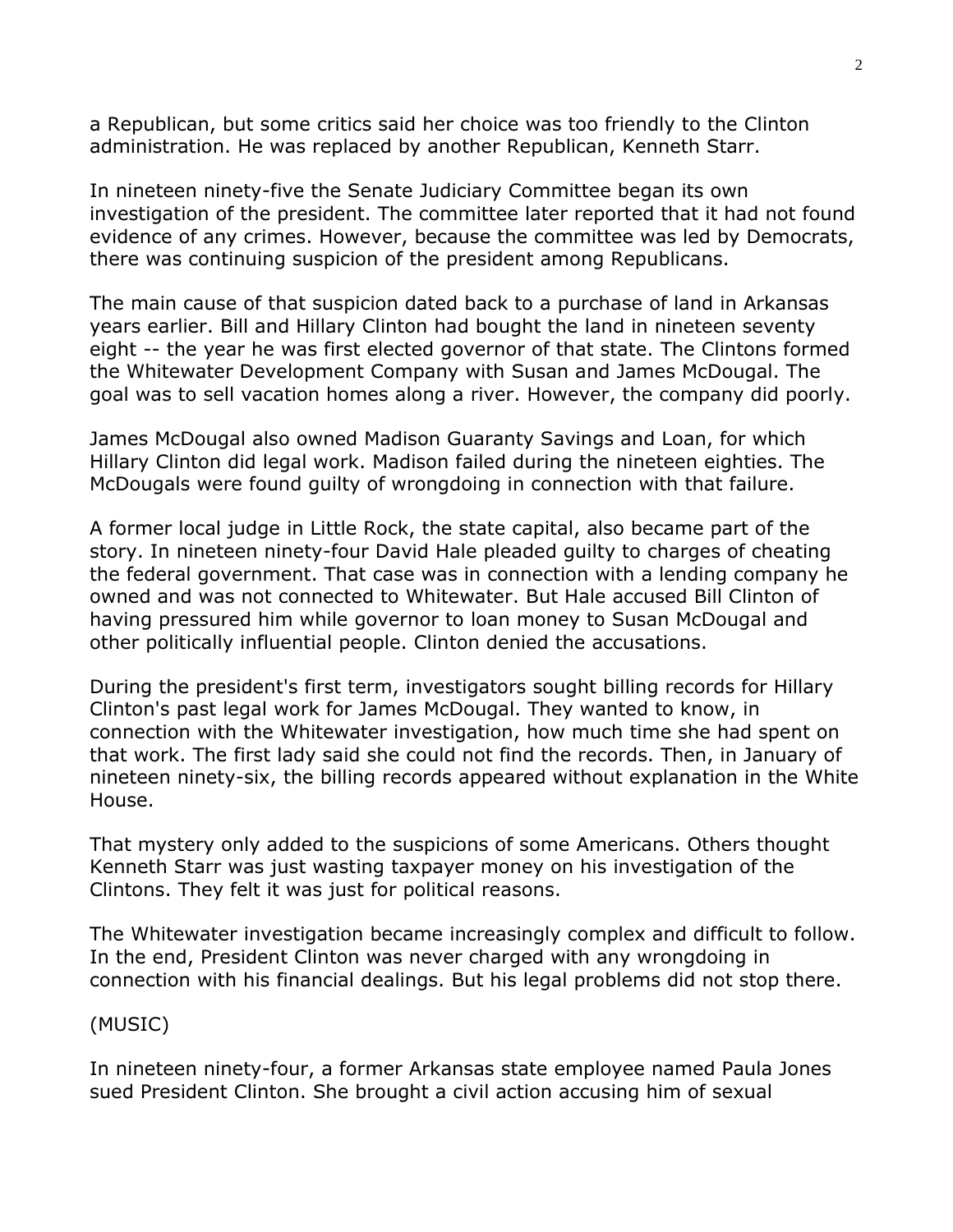harassment while governor of Arkansas. In her lawsuit she said he had asked her for sex. A federal judge dismissed her case for lack of evidence.

Paula Jones appealed that ruling. Her lawyers said they wanted to prove that Clinton had a pattern of such behavior with female employees, including while president. They suspected that these included a twenty-one-year-old woman named Monica Lewinsky. Lewinsky had worked as an unpaid intern in the White House.

Kenneth Starr was still investigating the Whitewater case early in nineteen ninety-eight. He received permission to include Lewinsky in his investigation.

> **AP** Monica Lewinsky leaving a Washington restaurant on February 21, 1998

MONICA LEWINSKY: "Hi.

LINDA TRIPP: "How'd you know it was me?"

MONICA LEWINSKY: "I have Caller ID."

LINDA TRIPP: "What's it say?"

MONICA LEWINSKY: "Linda Tripp."

A former friend of Monica Lewinsky, Linda Tripp, had given Starr tape recordings of her telephone conversations with the younger woman.

MONICA LEWINSKY: "I hate him."

LINDA TRIPP: "No you don't."

MONICA LEWINSKY: "I do."

LINDA TRIPP: "You hate his behavior, at times."

In the recordings, Lewinsky talked about her relationship with the president. What she told her Linda Tripp conflicted with the information she gave to lawyers for Paula Jones. She had told them that the relationship had not been sexual.

Lawyers for Paula Jones also questioned President Clinton. He too denied that the relationship with Monica Lewinsky had been sexual. On January twenty-sixth, nineteen ninety-eight, the president stated his denial to the American public.

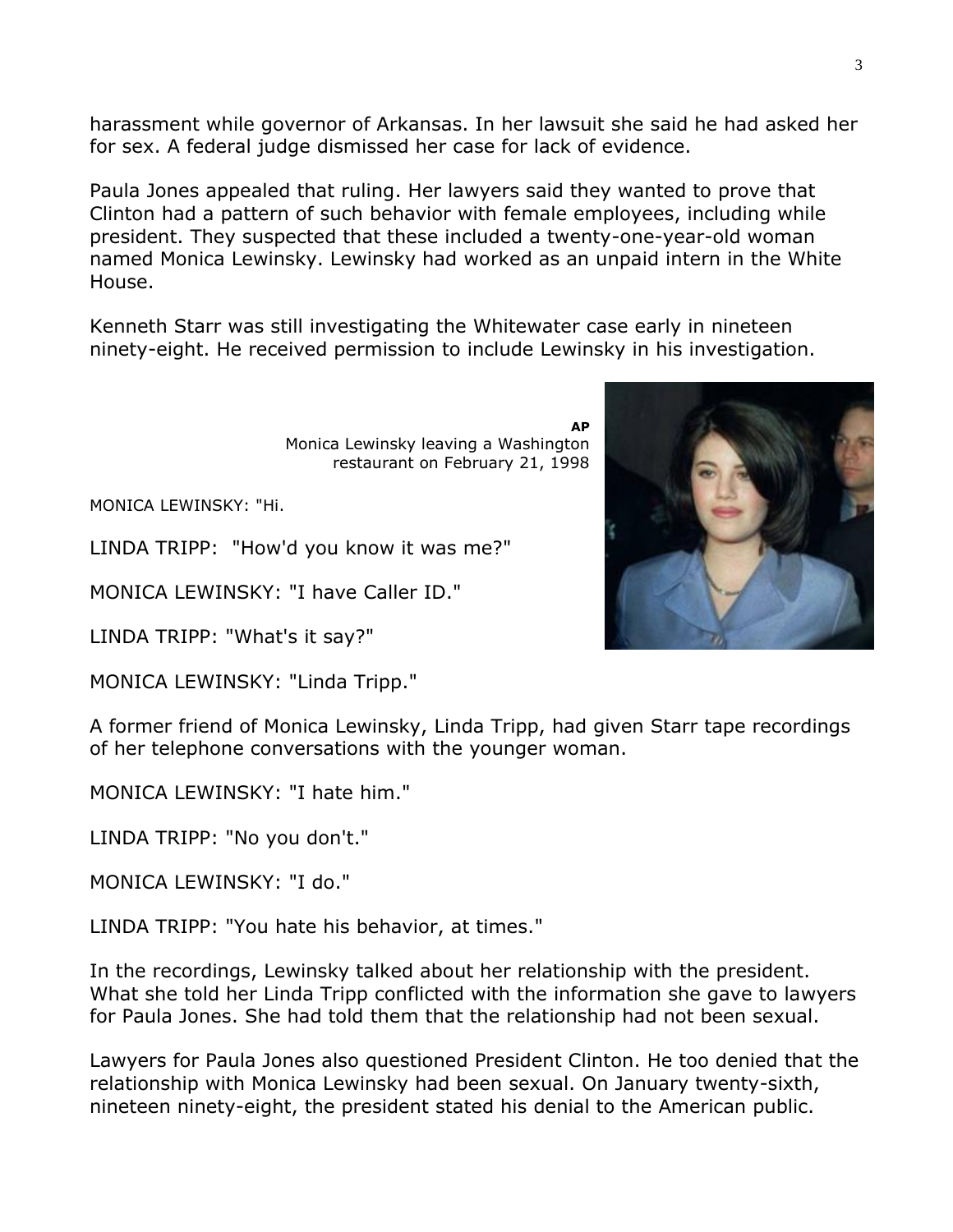BILL CLINTON: "But I want to say one thing to the American people. I want you to listen to me. I'm going to say this again. I did not have sexual relations with that woman, Ms. Lewinsky. I never told anybody to lie. Not a single time. Never. These allegations are false. And I need to go back to work for the American people."

Later in the year, the president agreed to answer questions before a federal grand jury.

BILL CLINTON: "The opening statement I made is that I had inappropriate intimate contact. I take full responsibility for it. It wasn't her fault; it was mine. I do not believe that I violated the definition of sexual relations I was given by directly touching those parts of her body with the intent to arouse or gratify. And that's all I have to say."

This was the first time an investigating jury had ever called a president to testify while in office.

(MUSIC)

BILL CLINTON: "This afternoon, in this room, from this chair, I testified before the Office of Independent Counsel and the grand jury. I answered their questions truthfully, including questions about my private life, questions no American citizen would ever want to answer.

"Still, I must take complete responsibility for all my actions, both public and private. And that is why I am speaking to you tonight."

After his appearance, the president went on national television and admitted the nature of his relationship with Monica Lewinsky. He said his actions were a personal failure, but he denied trying to get her to lie about the relationship.

BILL CLINTON: "As you know, in a deposition in January, I was asked questions about my relationship with Monica Lewinsky. While my answers were legally accurate, I did not volunteer information. Indeed, I did have a relationship with Ms. Lewinsky that was not appropriate. In fact, it was wrong."

He said his actions were a personal failure. But he denied trying to get her to lie about the relationship.

BILL CLINTON: "But I told the grand jury today and I say to you now that at no time did I ask anyone to lie, to hide or destroy evidence or to take any other unlawful action. I know that my public comments and my silence about this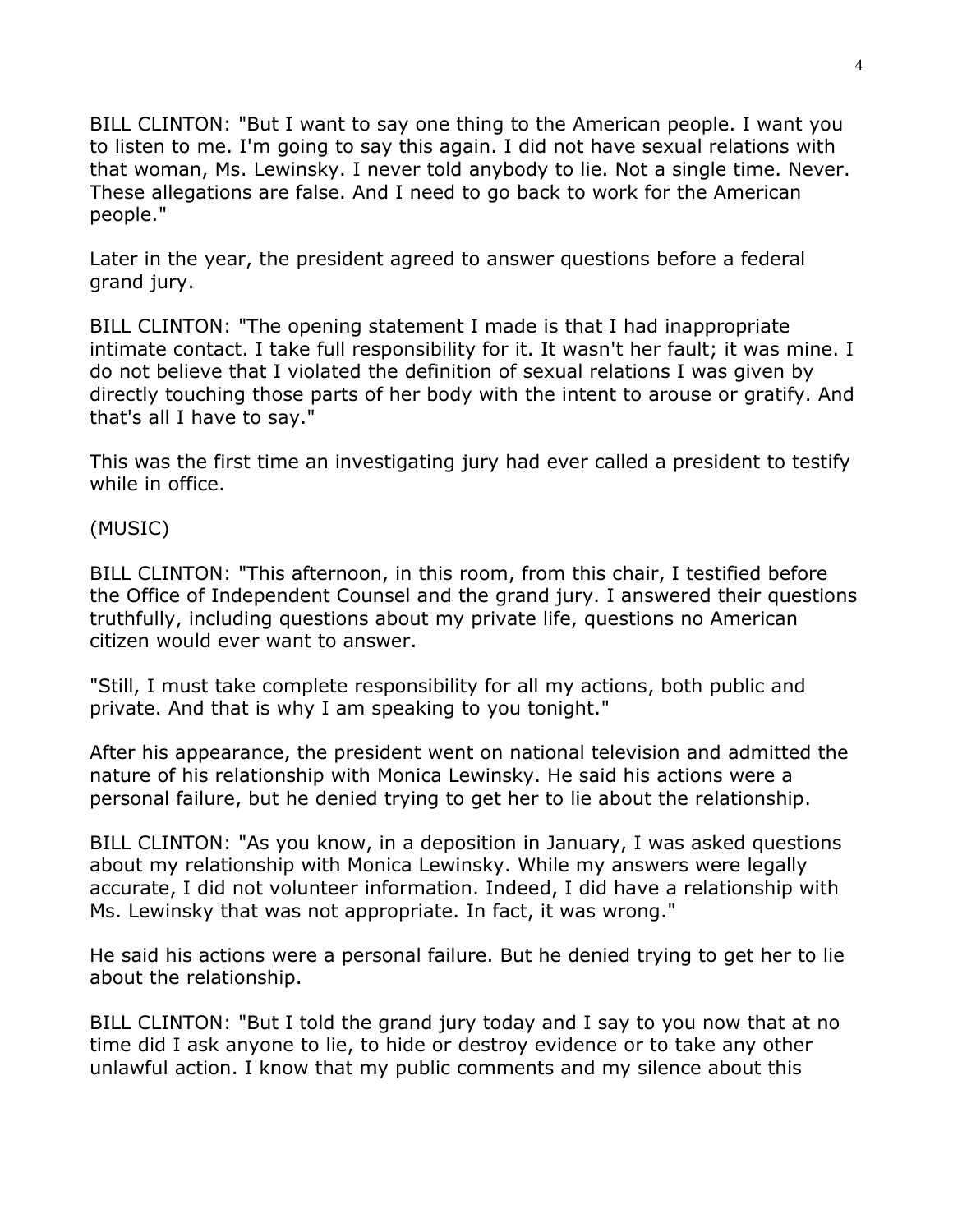matter gave a false impression. I misled people, including even my wife. I deeply regret that."

## (MUSIC)

Kenneth Starr sent his final report to the House of Representatives. The report suggested that President Clinton may have committed impeachable crimes in trying to hide his relationship with Monica Lewinsky.

In the United States, to impeach a president means to bring charges in the House of Representatives. The charges result in removal from office if the president is found guilty in a trial in the Senate. The chief justice of the United States serves as the judge and the senators serve as the jury.

## (MUSIC)

In December of nineteen ninety-eight, the House of Representatives voted to impeach President Clinton. The House sent the charges to the Senate to hold a trial. The two articles of impeachment accused him of lying to a federal grand jury and obstructing justice.

Only one other president had ever been impeached. In eighteen sixty-eight, the House of Representatives brought charges against Andrew Johnson. The case related to his removal of a cabinet member. The Senate held a trial, but Andrew Johnson's presidency survived by one vote.

The threat of impeachment led President Richard Nixon to resign in nineteen seventy-four over his cover-up of political wrongdoing in the Watergate case.

BILL CLINTON: "It is up to the members of the House of Representatives to vote their conscience on the Constitution and the law, which I believe are clear. And I have no intention of resigning. It's never crossed my mind."

Bill Clinton still had two years left as president. In public opinion surveys, twothirds of the people said they opposed removing him from office.

BILL CLINTON: "What I want the American people to know, what I want the Congress to know, is that I am profoundly sorry for all I have done wrong in words and deeds.

"I never should have misled the country, the Congress, my friends, or my family. Quite simply, I gave in to my shame. I have been condemned by my accusers with harsh words.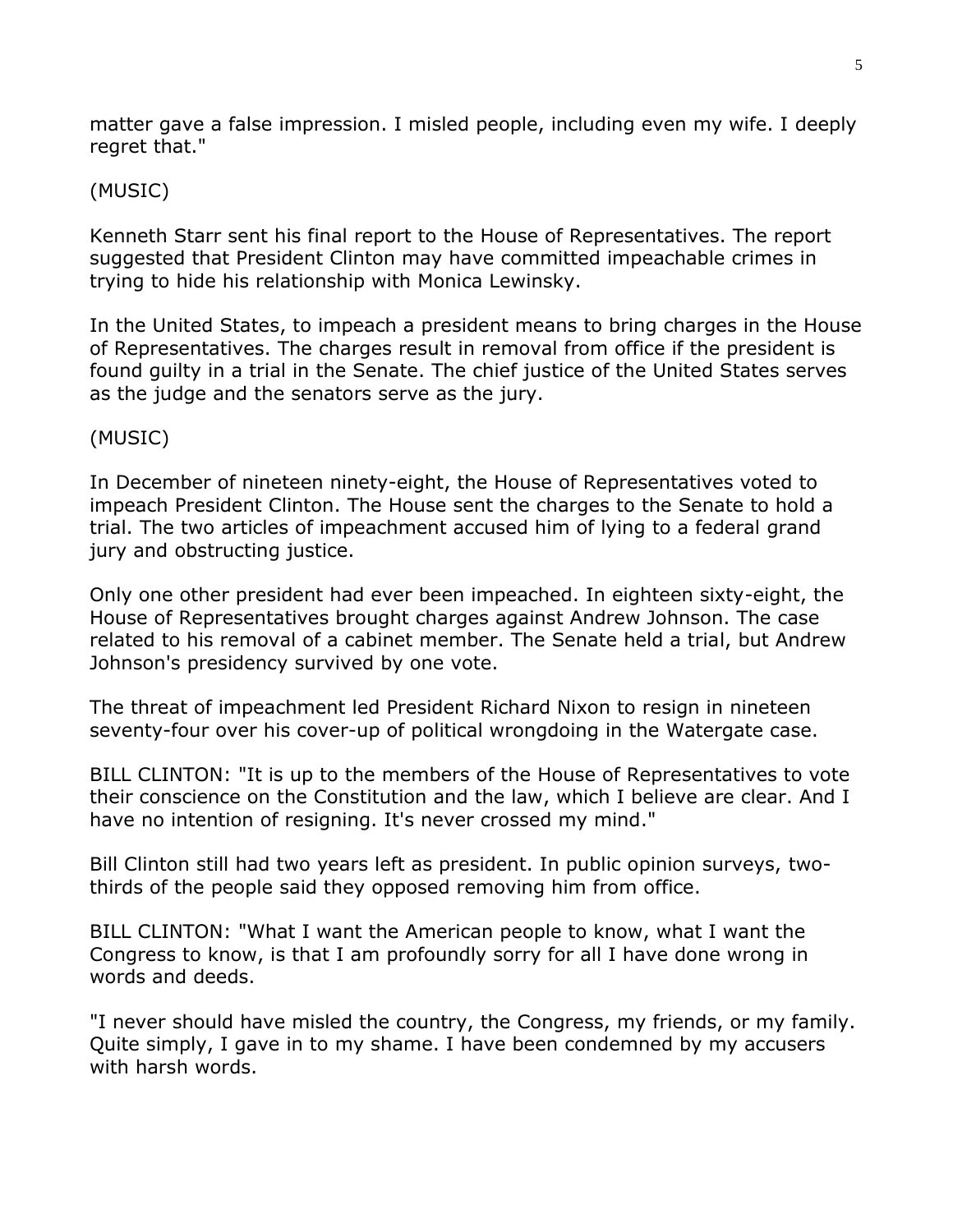"And while it's hard to hear yourself called deceitful and manipulative, I remember Ben Franklin's admonition that our critics are our friends, for they do show us our faults."

The Senate decided President Clinton's future in February of nineteen ninetynine. The one hundred senators held a trial to consider the charges and decide if he should be removed from office. Each charge required sixty-seven votes to find him guilty.

## (MUSIC)

Ten members of the Republican majority joined Democrats in voting to clear Clinton of the perjury charge. The Senate was evenly divided on the charge of interfering with justice. Thus, no guilty verdict.

Bill Clinton remained president of the United States.

As a historical footnote, as it turned out, Republican House Speaker Newt Gingrich was himself cheating on his wife while leading the impeachment action against President Clinton. The difference, Gingrich would say years later, was that Clinton was charged with lying after he legally swore to tell the truth.

## (MUSIC)

In October nineteen ninety-nine, Kenneth Starr resigned as the independent counsel. An assistant, Robert Ray, completed a final report on the Whitewater investigation. He issued his report in September two thousand. The report said there was not enough evidence to prove any wrongdoing by Bill or Hillary Clinton.

## (MUSIC)

 $\overline{\phantom{a}}$ 

The Clinton presidency covered much of the decade of the nineteen- nineties. The American cultural and social landscape of the nineties will be our story next week.

You can find our series online with transcripts, MP3s, podcasts and pictures at voaspecialenglish.com. You can also follow us on Facebook and Twitter at VOA Learning English. I'm Steve Ember, inviting you to join us again next week for THE MAKING OF A NATION -- American history in VOA Special English.

Contributing: Jerilyn Watson